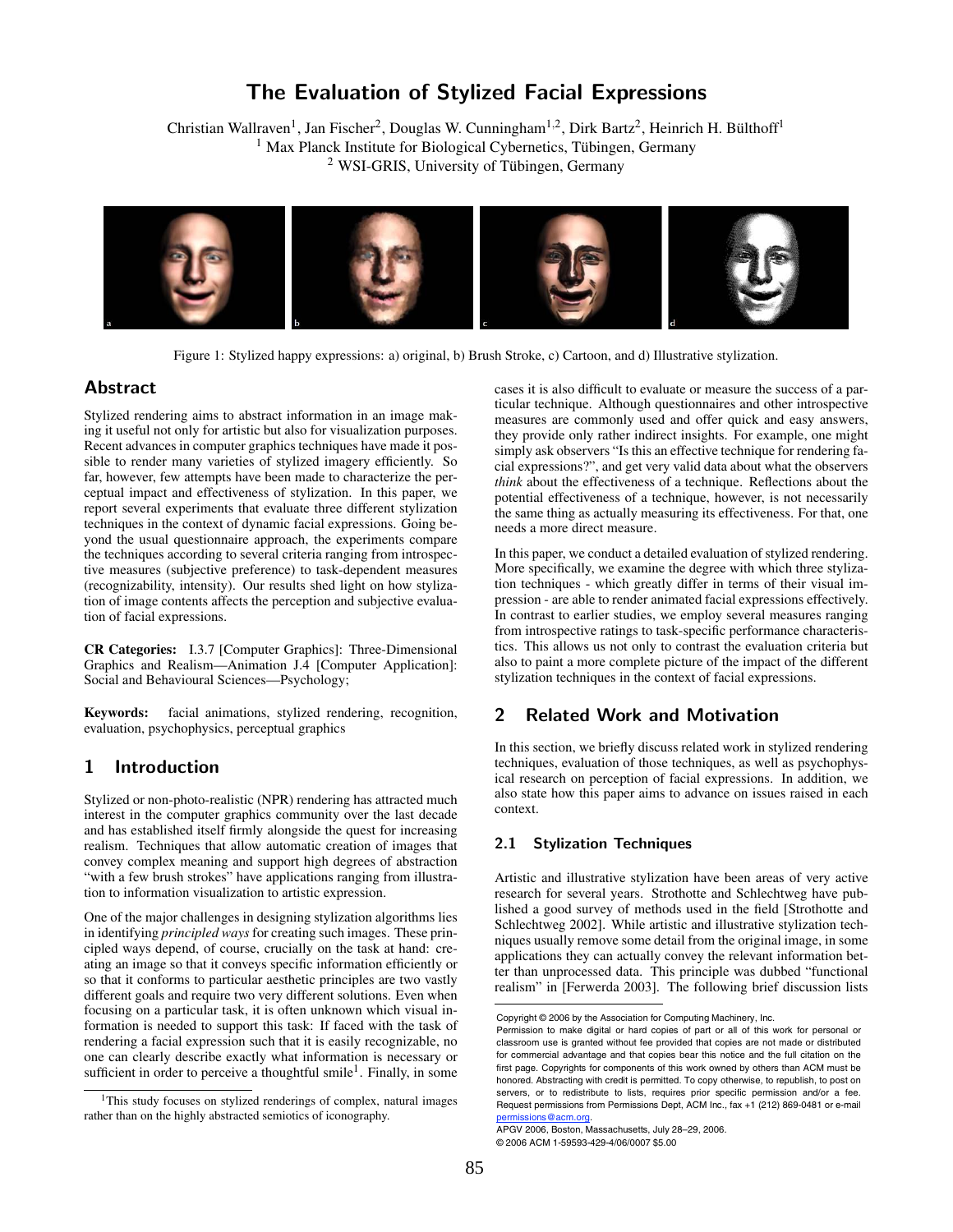three selected classes of stylized rendering algorithms that have inspired the work in this study.

In [DeCarlo and Santella 2002], a technique for *cartoon-like stylization* of photographs is presented that uses a combination of color segmentation and edge detection. The areas in which the stylization is applied are selected by frequency of fixations determined through eye tracking of users looking at an image. The resulting images consist of uniformly colored image regions on top of which edges are painted to emphasize contours. A second class of algorithms creates *Brush Stroke* stylization of images and videos [Haeberli 1990; Litwinowicz 1997]. These are often used in painterly rendering as they give the impression that the images were painted using a paintbrush. A third class of algorithms is based on *halftoning*, where the goal is to transform a grayscale or color continuum into black-and-white hatching [Freudenberg et al. 2002]. Images created using halftoning resemble sketches done with a pen by capturing the underlying shading in the image using (cross-)hatching.

*Aim:* The aim of this paper is not to develop additional stylization techniques, but to evaluate the effectiveness of three existing algorithms – one from each class. Such a perceptual evaluation will provide valuable information for the areas of computer animation and NPR on how to create easily recognizable, stylized animations.

# 2.2 Evaluation Approaches

Evaluations of stylized or NPR techniques have been conducted using three main approaches. In the first approach, which is based on introspection, users (or experts) are asked for their impression of some aspect (e.g.,effectiveness [Agrawala and Stolte 2001]) of the abstracted imagery. This approach is easy to apply (often using questionnaires) and analyze, which might explain why it is perhaps the most common evaluation method not only for stylized techniques but also for computer graphics in general (see, e.g., [Stokes et al. 2004]). Its main drawback is that it has limited validity and generalizability as the desired information may not be readily and reliably accessible by introspection.

The second approach - most often used in human factors studies evaluates the performance of users in a task-dependent context (for examples, see [Fischer et al. 2006a; Gooch and Willemsen 2002; Gooch et al. 2004; Wallraven et al. 2005]). [Gooch et al. 2004], for example, evaluated the impact of a line-drawing stylization method on identification and learning of faces. They found that the stylization faces were just as easily identified as photographs. Critically, they also found that users learned novel faces *faster* when they were stylized than when they were real photographs. This shows thats abstracting the right information not only results in a more efficient data representation but also in more effective processing. [Fischer et al. 2006a], on the other hand, investigated the use of stylization for creating a consistent augmented reality environment. Currently, the placement of virtual objects in real video generally results in very noticeable visual artifacts. Psychophysical experiments showed, however, that if both the virtual objects and the real scene were stylized, participants failed to distinguish between real and virtual objects, thus demonstrating the usefulness of abstraction. The major disadvantage of this second evaluation approach is that the large number of potential tasks makes it near impossible to measure performance on every level. For techniques that are designed with a specific task in mind, however, such a direct, task-specific evaluation approach is, of course, to be preferred.

In a recent paper, [Santella and DeCarlo 2004] presented an interesting third approach to evaluation. This approach is based on eye movements that are known to reflect not only overt but also covert cognitive processes. In their study, statistical analyses of fixation clusters were conducted to show how different NPR techniques guide and capture the users' gaze. Although the results seem promising, it is unclear exactly what the method is measuring and how it compares to the other approaches. Furthermore, data acquisition (which requires eye tracking equipment), analysis, and interpretation are difficult and less than straightforward.

*Aim:* In this study, we will take an *integrative* approach to evaluating stylized imagery by collecting both introspective *and* taskspecific data in order to paint a more complete picture. More specifically, we will investigate effectiveness of stylized facial expressions through evaluating a battery of measures: these include introspective questionnaires, direct comparisons, recognition performance, perceived intensity, and perceived sincerity.

# 2.3 Perception of Facial Expressions

Facial expressions have been extensively studied in the cognitive sciences over the last few decades (for a recent review, see [Adolphs 2002]). Studies by [Ekman 1972], for example, suggest that there are seven universally recognized facial expressions (anger, contempt, disgust, fear, happiness, sadness, and surprise). In addition, facial expressions have been shown to provide a rich non-verbal communication channel that is able to alter the meaning of what is being said, to provide emphasis to spoken words, or to control the flow of a conversation (see [Bull 2001]). Recently, a series of papers ([Cunningham et al. 2003; Cunningham et al. 2004; Cunningham et al. 2005; Wallraven et al. 2004]) has started to characterize the visual information that drives the recognizability, intensity and believability of conversational facial expressions. In [Wallraven et al. 2005] this research was used in an initial set of experiments to evaluate the perceptual realism of several 3D animation methods. Since these animation methods allow full control over important information channels used in facial expressions (such as internal motion of the face, rigid head motion, shape, and texture), they provide an ideal tool for highly controlled psychophysical experiments. After determining how perceptually realistic the animations are, one of the animation methods was used to investigate the relative contribution of shape, texture, and motion to the recognizability and perceived sincerity of conversational expressions. In all experiments, a strong influence of dynamic information (both rigid head motion and non-rigid facial motion) was found. Whereas shape and texture manipulations showed only little influence on recognizability, intensity and sincerity were more affected by these dimensions. Overall, the results determined the differential contribution of a variety of perceptual characteristics and animation methods to the perception of facial expressions as well as the benefits of a close coupling of psychophysical and computer animation methods.

*Aim:* Analyses of the visual information that is emphasized by different stylization techniques will not only help to evaluate the effectiveness of the stylization techniques, but will shed further light on the processing of facial expressions.

# 3 Stylized Facial Expressions

In the following, we first briefly review the facial animation system that will be used in this study. We then discuss the three different stylization techniques that were applied to these animated expressions in order to create stylized sequences. These specific techniques were selected as each enhances or decreases the importance of quite different image characteristics (such as color, edges, or motion continuity) to a different degree. In addition, for each technique, we also determined a suitable parameter that allowed us to manipulate the level of detail contained in the image. This was done in order to investigate the impact of increasing or coarser abstraction on the effectiveness of each technique.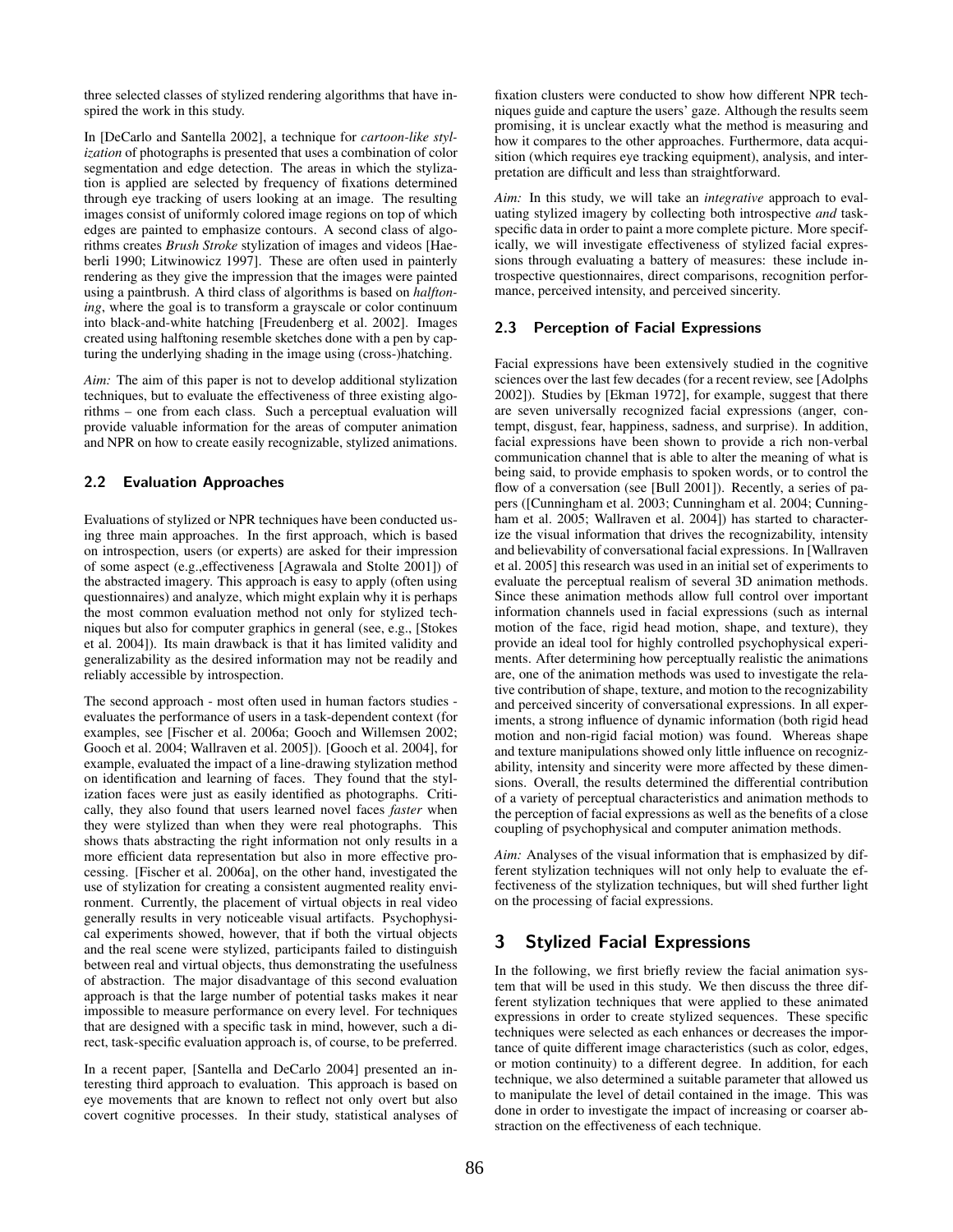## 3.1 The Avatar

The avatar that was used in this paper is based on the design by [Breidt et al. 2003] and was introduced in [Wallraven et al. 2005] (see Figure 1a). It is based on a combination of high *spatial* resolution 3D-scans of peak expressions together with high *temporal* resolution motion capture of the facial deformation during these expressions. Both scan and motion capture data for these expressions are taken from a trained actor using a method-acting protocol that ensures very "natural" expressions. Scans of peak expressions are first put into correspondence using a manually designed control mesh in order to create a basis set of *morphable meshes*. From the motion capture data (captured with 72 markers), nonrigid motion is extracted and used to specify linear detectors for the expression-specific deformations in the face. The detectors provide the weights that drive the morph channels. Finally, eyes and teeth geometry are added to the scans and anchored to the rigid head motion. The movements of the eyes are created by fixating them on the virtual camera throughout the expression sequence. This corresponds closely to the real eye movements made by the actor during the recordings. The whole pipeline results in a realistic animation based on the amplitude and timing of marker motion in the motion capture data. The expression sequences used in this study were the same as in [Wallraven et al. 2005] (except for added eyes and teeth).

#### 3.2 Brush Stroke Stylization

The Brush Stroke stylization used in this study (Figure 1b) is a painterly style where the output images are composed of a number of small brush strokes. The algorithm used for achieving this effect was presented in [Fischer et al. 2005a]. Briefly, a two-dimensional sampling grid is generated in a one-time preprocessing step. The grid remains fixed throughout the processing of consecutive input images and consists of an array of sampling point records. Each sampling point record contains the 2D position of the point and additional information about the brush stroke that is to be painted there. The point position is based on a regular grid with a horizontal and vertical grid spacing. Each brush stroke location is randomly displaced from this initial regular grid position. Additionally, the radius of the brush stroke is randomly generated, with a user-definable random number range. Finally, a random color offset is computed for each brush stroke. The image stylization process samples the input image by reading pixel colors at the sampling point positions in a random order (this random order is determined in a preprocessing step and remains constant for all images). The color offset is then added to each pixel color, and the resulting RGB components are clamped to the valid color number range. Each brush stroke is drawn as a textured square with a side length of the stored stroke radius, centered at the brush stroke location - this radius introduces a natural resolution scale. During brush stroke rendering, alpha blending is enabled to achieve partial transparency for overlapping brush strokes.

Characteristics: The Brush Stroke stylization preserves local colors in the image, with only a limited random color offset added to the input pixel. Depending on the selected brush stroke radius, however, small or medium-sized regions are masked in the output image. The discrete sampling of input pixels and the typically rather large sampling point distance result in limited frame coherence or motion continuity for animated image sequences.

#### 3.3 Cartoon-like Stylization

In the cartoon-like stylization technique (see Figure 1c) used here, each input image is processed so that the resulting image consists of mostly uniformly colored areas enclosed by black silhouette lines. The algorithm, which was described in [Fischer and Bartz 2005], is designed as a post-processing filter in a real-time rendering pipeline. The implementation of the algorithm uses vertex and fragment shaders, which run on the programmable graphics processing units (GPUs) of recent graphics cards.

The stylization filter consists of two steps. In the first step, a simplified color image is computed from the input image. The basis of this computation is a non-linear filter, which is inspired by bilateral filtering, as described in [Tomasi and Manduchi 1998]. The nonlinear filter performs a repeated, photometric weighting of the pixels, taking into account only their chrominance components. The repetition of the filter operation is necessary in order to achieve a sufficiently good color simplification. The second stage of the image stylization filter is an edge detection step based on the simplified color image. Thus, the silhouette lines are located between similarly colored regions in the image, which is an approximation of a cartoon-like rendering style. Finally, the simplified color image is combined with the edge detection results. The responses of the edge detection filter are drawn over the output image as black lines. A specific weight function is used for computing a transparency for the detected edge pixels, which produces a smooth blending over the color image. As an increasing number of filtering iterations in the first step results in highly simplified, blurred image as well as less distinct edges, this parameter was chosen to create different resolution levels for this technique.

Characteristics: The cartoon-like stylization stresses high contrast edges in the image and preserves the dominant color in larger image regions. It does, however, remove small details as well as lowcontrast details as an effect of the non-linear filter.

## 3.4 Illustrative Stylization

The Illustrative stylization used here (see Figure 1d) generates output images which reproduce the brightness of the input image with black-and-white hatching. Moreover, high contrast edges are rendered as black lines. This algorithm is based on aspects of the illustrative rendering method described in [Fischer et al. 2005b].

In order to creating the hatching, a procedural halftoning technique similar to the one described by Strothotte and Schlechtweg is applied [Strothotte and Schlechtweg 2002]. Parameters of this algorithm are the orientation of the main hatching direction, the minimum intensity required for the addition of perpendicular crosshatching strokes, as well as the size of the hatching pattern in pixels. As with the Brush Stroke technique, the size of the pattern was used to determine the resolution levels. In addition to the black-andwhite representation of the input image, silhouette lines are added to the stylized output. A Sobel edge detection filter delivers the location of high contrast edges in the image. These locations are then overlaid as black lines over the output image. As can be seen in Figure 1d, these lines contribute to the final image mainly in highcontrast regions such as the eyes.

Characteristics: The illustrative stylization emphasizes intensities in the image. These are computed as the Y component of the YUV color space representation of each input pixel. Moreover, highcontrast edges are stressed by the edge detection step used in this stylization method. The illustrative stylization removes all color information from the image, rendering a purely black-and-white representation of the input image. Small details in the image are not preserved, depending on the selected size of the halftoning pattern.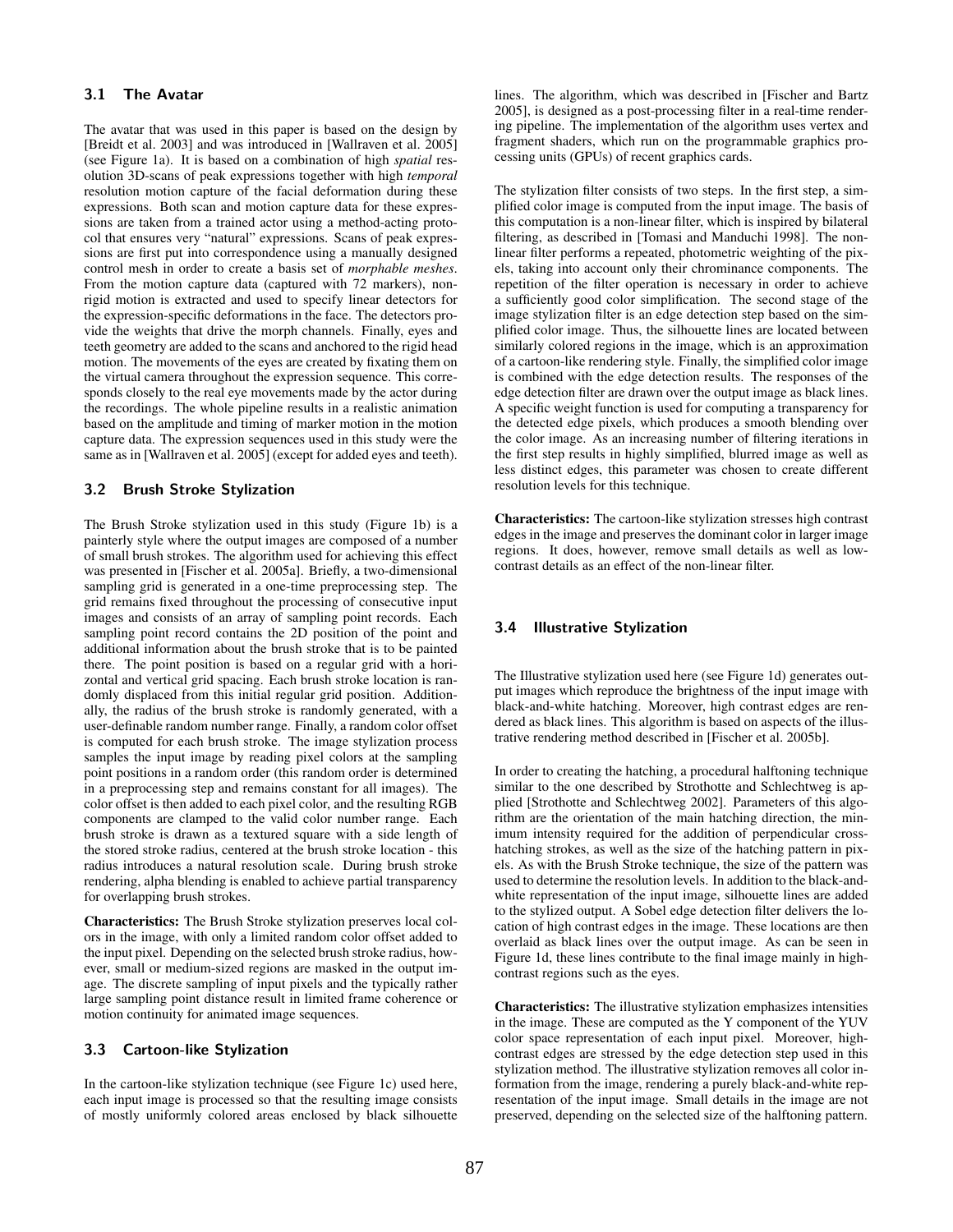# 4 Experiments

The stylization techniques were evaluated by:

Direct preference: By showing two stylized sequences side-byside and asking "which sequence captures the essence of the expression better?", we allow participants to compare and contrast two stylization techniques at the same time. One of the advantages of this method is that although the question asks for a very subjective evaluation, participants are forced to chose one sequence which allows for a clean analysis of the data.

Introspective questionnaire: The questionnaire asks participants to rank the three stylization techniques. The techniques are ranked three times: Once according to aesthetic principles, once according to effectiveness in rendering facial expressions, and once according to subjective preference. All three criteria are evaluated by introspection.

Recognizability: It is of course crucial that the different techniques support the recognition of the facial expressions. In particular, stylization should neither decrease recognition accuracy nor increase recognition time compared to the non-stylized version. In contrast to the two previous criteria, recognition accuracy constitutes an objective, quantifiable criterion.

Intensity and sincerity: These two criteria constitute higher-level characteristics of facial expressions. The ratings can, for example, be of interest if the goal is not only to create recognizable but also convincing facial expressions. This will be important in areas such as virtual sales and kiosk applications.

# 4.1 Experiment 1 - Direct Comparison

In the first experiment, participants directly compared two sequences in terms of their effectiveness. Additionally, participants had to fill out a standard introspective questionnaire.

#### 4.1.1 Stimulus Sequences

In this experiment, we used seven expression sequences from the avatar: confusion, disgust, fear, happy, sad, surprise, and thinking. Each sequence was contrast normalized in order to provide a consistent input to each of the three stylization techniques. We chose default parameters for rendering for each technique that were derived from their standard use [Fischer et al. 2006b; Fischer et al. 2005a; Fischer et al. 2005b]. Three different resolution levels were obtained by a) setting the diameter of the element size for the Brush Stroke algorithm to 2, 8, and 16 pixels, b) treating the texture map in the Cartoon algorithm by blurring the image 2, 8, and 16 times, and c) setting the basic element size for the Illustrative stylization to 2, 8, and 16 pixels. Finally, we created three different resolution levels for the avatar by blurring it with an equivalent blurring filter as for the Cartoon stylization (see Figure 2a-d for example images).

#### 4.1.2 Design

The two video sequences were presented side-by-side at a resolution of 1024x768 pixels on a CRT monitor (each sequence was shown at 512x512 pixels). Participants viewed these sequences using a chin-rest at a distance of 0.5 meters (each face on the monitor subtended a visual angle of 11.4°). A single trial of the experiment consisted of the video sequences being shown repeatedly in the center of the screen. A 200ms blank screen was inserted between repetitions of the video clip. In each trial, participants had to indicate by a timed button press whether they thought the left or the right sequence captured the essence of the expression better (no name or description of expression itself was given). The experiment compared all methods and resolution levels within each expression, leaving out same-same comparisons - the total number of trials was thus (7 expressions)·[(12 combinations of method·resolution



Figure 2: Stylization techniques used in this paper for a fearful expression and all resolution levels. a) Standard Avatar, b) Brush Stroke, c) Cartoon, d) Illustrative stylization.

level $\cdot$ (12) - 12 same-same comparisons) $/2$ ] = 462 trials - where the order of the trials was fully randomized. Participants could take a break after half of the trials in order to avoid fatigue effects.

After the experiment (which lasted around an hour), we showed participants high-quality printouts of the different techniques and resolution levels that were taken from a frame of the happy expression. We then asked them to fill out a questionnaire in which they had to rank these 12 images according to three different criteria. The first criterion asked how artistic participants thought the different stylization techniques to be. The second criterion asked which of the techniques was the most effective in rendering facial expressions - the same question as in the direct comparison task. Finally, we asked participants to rank the techniques according to which one they liked best.

#### 4.1.3 Results & Discussion

The direct preference data from ten participants were analyzed as frequency histograms using  $\chi^2$ -tests with the factors "stylization technique", "resolution level", and "expression" for between technique comparisons. The analysis of the trials in which both image sequences used the same stylization technique was done separately in order to look for effects of "resolution level", and "expression" within each technique.

As can be seen in Figure 3a, when faced with two different stylization techniques, participants most often choose the original Avatar animation, followed by the Illustrative and Cartoon techniques. The Brush Stroke method got chosen a mere 4 percent of the time. Figure 3b shows that there is a clear trend in preferences as a function of resolution level - the most detailed level is preferred over the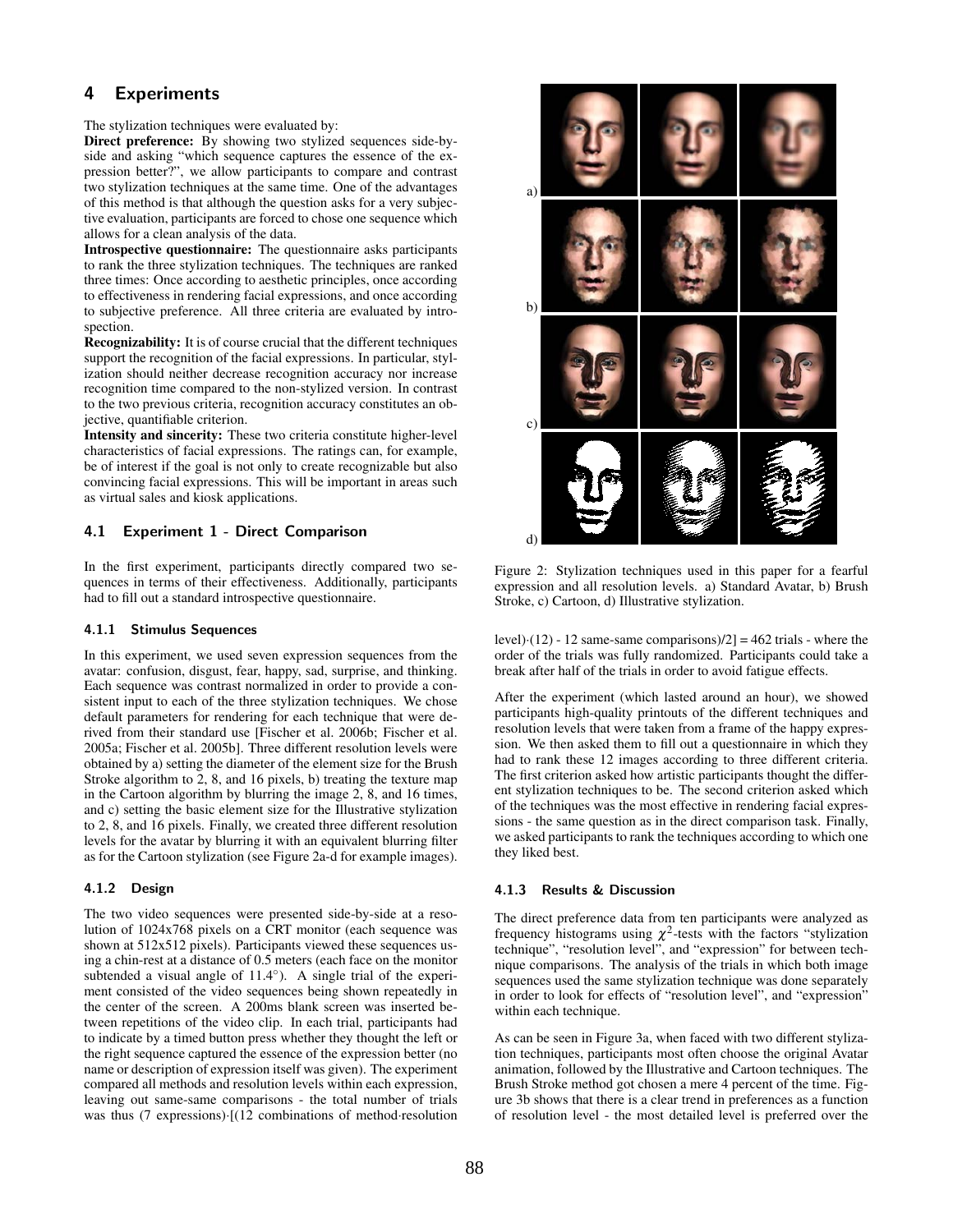

Figure 3: Experiment 1. Preference results for a) stylization techniques, b) resolution level, c) both techniques and levels. In b) and c), the grey-shaded bars represent the between-technique trials, while the colored bars represent the within-technique trials.

medium level, which in turn is preferred over the least detailed level with a 10 percent drop in preference for each step. Figure 3c shows that this effect depends on the stylization technique - for the Avatar and Cartoon conditions, there is virtually no difference between the first and the second level, but a large drop for the third. For both Illustrative and Brush Stroke techniques, the second and third levels are chosen equally often; both levels are chosen significantly less than the first, most detailed level.

Participants clearly thought that the Avatar captured the essence of the expressions best. Of the three stylization techniques, the Illustrative style seems to be preferred and the Brush Stroke seems to be not seen as not very effective. For all sequences, the highest level of detail is preferred - a result that might be expected as the least detailed levels contain only severely reduced visual information that masks much of the facial motion.

Preference for within technique comparisons: The analysis revealed a highly significant main effect for resolution level  $(p<0.001, df=2, \chi^2=422.12)$  as well as an interaction between level and method ( $p < 0.001$ , df=6,  $\chi^2$ =25.67). These effects are plotted in Figure 3b-c using colored bars.

Figure 3b shows that for within technique comparisons, the first level is preferred 60 percent of the time, whereas the second level drops sharply to 35 percent and the third, least detailed, level is rarely chosen. Again, this pattern depends on the stylization technique - for both Illustrative and Cartoon stylization the least detailed level was occasionally chosen, whereas for both Avatar and Brush Stroke stylization it was almost never chosen. Interestingly, the preference of the highest level of detail is much more pronounced for within technique than for between technique comparisons.

Response times: Participants tended to respond more slowly in trials where at least one of the two image sequences was rendered with Brush Stroke stylization than in other trials (2.5s versus 2.1s,  $p<0.05$ ). There were no other statistically significant effects for reaction time. Overall, however, the general lack of a reaction time effect as well as the absolute numbers jointly suggest that the decision was not dependent on the stylization technique and that it was not particularly hard for participants to reach a decision.

Summary: When directly comparing two image sequences, participants clearly felt that the original Avatar animation captured the essence of the expressions best. Among the stylization techniques, the Illustrative method was preferred. Additionally, the most detailed resolution was judged as more effective than lower resolution levels, with the exact pattern of decrease depending on the stylization technique used. This indicates that some techniques are less prone to degradation than others - a result that is confirmed by the pattern of preferences found for within-technique comparisons. In summary, the results from this experiment indicate that stylization would actually *harm* the effective depiction of expressions.

Preference for between technique comparisons: We found highly significant main effects for technique  $(p<0.001, df=3,$  $\chi^2$ =1036.43), resolution level (p<0.001, df=2,  $\chi^2$ =178.76) as well as an interaction between level and method  $(p<0.001, df=6,$  $\chi^2$ =101.84). These effects are plotted in Figures 3.

## 4.2 Experiment 2 - Recognizability

The second experiment provides a different and complementary view to the same issue examined in the first experiment. Here, in the context of a specific task, several perceptual measures (including recognition, reaction time, and the perception of intensity and sincerity) are investigated .

## 4.2.1 Design

The setup and design of this experiment followed closely that of [Wallraven et al. 2005]: The first task was to *identify* the expression by selecting the name of the expression from a list displayed on the side of the screen. The list of choices included all seven expressions as well as "none of the above" (an eight-alternativenon-forced-choice task, see [Cunningham et al. 2003] for a detailed discussion of this paradigm). The second task was to rate the *intensity* of the expressions on a scale from 1 (not intense) to 7 (very intense). In the third task, participants were to rate the *sincerity* of the expressions, with a rating of 1 indicating that the actor was clearly pretending and a value of 7 indicating that the actor really meant the underlying emotion. Participants were explicitly instructed to anchor the scales at a value of 4 (normal intensity and sincerity) and to try and use the whole range of the scale during the experiment. The experiment used 3 repetitions of each sequence, yielding a total of (7 expressions)·(4 stylization techniques)·(3 resolution levels)·(3 repetitions) = 252 trials - again, trials were fully randomized. After the experiment, we asked participants to fill out the same questionnaire as in Experiment 1.

#### 4.2.2 Results & Discussion

Data were collected from ten participants who had not taken part in the previous experiment. The results were analyzed using standard "analysis of variance" (ANOVA) methods which analyze statistical significances for each factor (expression, stylization technique, resolution level) for the different measures (recognition, reaction time, intensity, and sincerity).

Recognition: The ANOVA found main effects of expression (F(6,54)=12.201, p<0.001) stylization method (F(3,27)=3.27,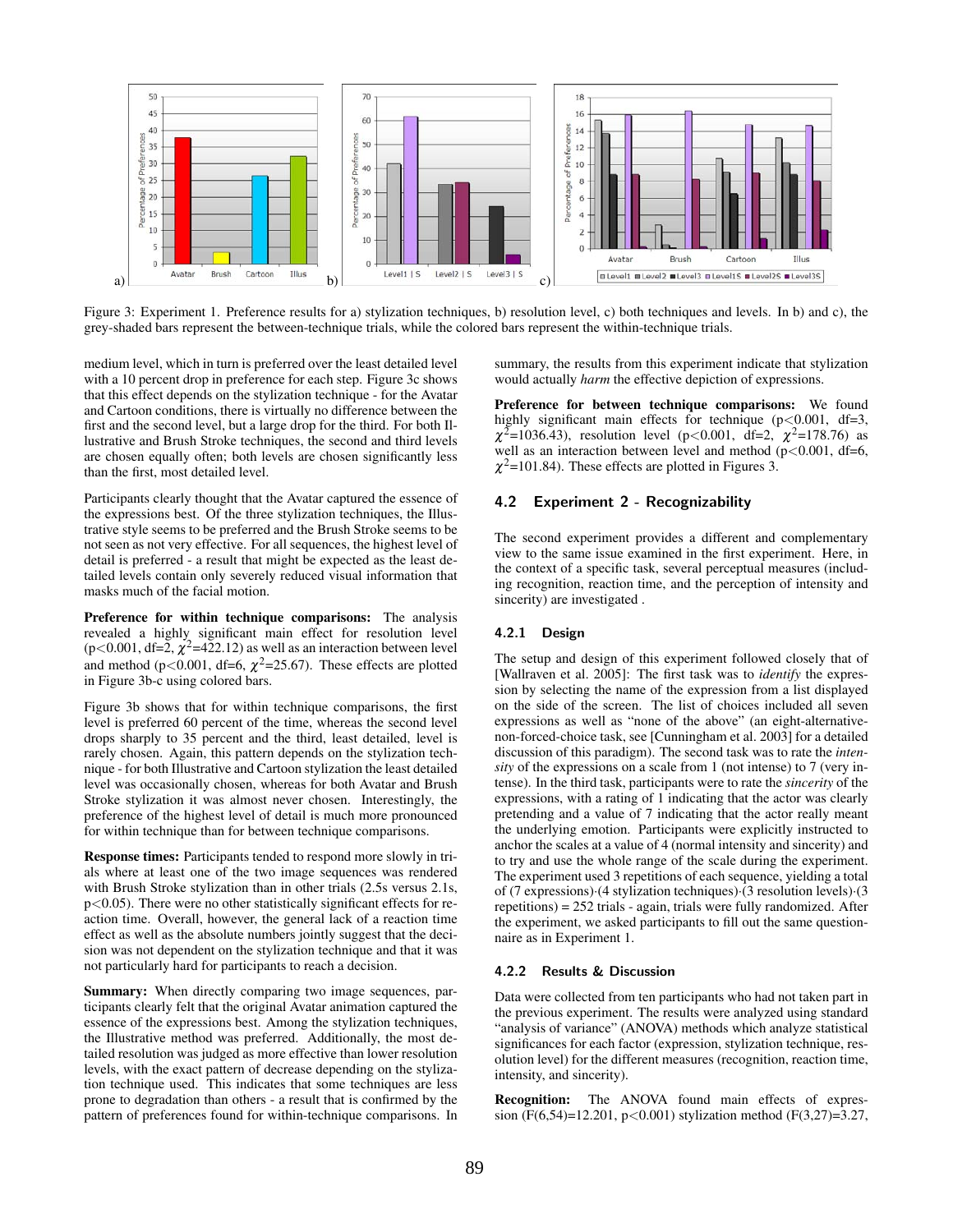

Figure 4: Experiment 2. Recognition results broken down by a) stylization technique, b) stylization technique and expression.

p<0.001) as well as interactions between expression and method  $(F(18, 162)=1.555, p=0.05)$  and expression and resolution level  $(F(12,108)=1.998, p<0.05)$ .

As was expected - and in accordance with the pattern of results obtained in [Cunningham et al. 2005; Wallraven et al. 2005], we found that some expressions were more easily recognized than others. In particular, "thinking" and "confusion" are hard to recognize and are often confused with each other - these expressions also cause the overall "low" level of performance of 60 percent. More interesting is the main effect of stylization technique (Figure 4a) - here we found that the Brush Stroke stylization was significantly worse than the remaining three rendering methods (t-test: all  $p < 0.05$ ). In addition, the Illustrative stylization was slightly better (t-test: p=0.05, p=0.07, marginally significant) than both Avatar and Cartoon conditions. Interestingly, a closer analysis of the incorrect and "none of the above" responses for all techniques showed that the Illustrative stylization technique had significantly less incorrect responses than the other techniques (t-test: all  $p < 0.05$ ), whereas the Brush Stroke stylization technique had a significantly higher amount of "none of the above" responses than the other three techniques (ttest: all  $p < 0.05$ ). These results can be summarized by ranking the four different techniques according to their *discriminatory performance*: in this case, the Illustrative stylization technique supports the most discriminative recognition performance, followed by the original Avatar and the Cartoon stylization at the same rank, followed by the Brush Stroke stylization.

As suggested by the significant interaction between expression and method (see also Figure 4b), which stylization produces the best recognition performance depends on what the expression is. The Illustrative stylization technique produced superior performance for some expressions ("fear", to a lesser degree also "disgust"). For "surprise", the original Avatar animation is most easily recognizable. For "thinking", both Cartoon and Illustrative stylization provide increased performance, whereas the "sad", "confused", and "happy" expressions show no clear trend favoring one single technique. This pattern of results suggests that different techniques emphasize different types of information that is relevant for the recognition of certain expressions.

Finally, an examination of the interaction between expression and resolution level shows that across all techniques "thinking" is recognized significantly better in the most detailed level, whereas "fear" is recognized much better in the lowest resolution. For the remaining expressions, no clear dependence on resolution level could be found. The result for "thinking" is due to the fact that this expression requires a close analysis of the eye-motion in order to be reliably recognized [Cunningham et al. 2005] - this eye-motion, however, is masked by the coarser, blurred visual information in the lower resolution levels. In contrast, "fear" is recognized much bet-

ter in the lowest resolution level - this expression is driven mainly by the large amount of rigid head motion [Wallraven et al. 2005], which is more visible at the lowest level.

Response times: Overall, response times in this experiment showed no significant effects. Restricting the analysis to just the correctly answered trials, we found a small but significant increase in response times for the Brush stylization method (2.5s as opposed to 2.2s for the other three methods). This small increase most probably mirrors the impaired recognition performance observed for this method. In general, however, stylization incurred no additional cost in processing time. In other words, we did not find an speedaccuracy tradeoff as in [Fischer et al. 2006a]. In addition, no effect of resolution level on reaction times was found which provides additional support for the data gathered in [Wallraven et al. 2005], who also found no effect of resolution level on response times.

**Intensity:** For intensity ratings<sup>2</sup>, the ANOVA found main effects of expression  $(F(6,54)=7.882, p<0.001)$ , stylization technique (F(3,27)=7.02, p=0.001), resolution level (F(2,18)=9.192, p<0.01) as well as interactions of expression and method  $(F(18,162)=2.285, p<0.01)$  and stylization technique and resolution level (F(6,54)=2.596, p<0.05).

Similar to the results in [Wallraven et al. 2005], we found a large main effect of expressions - emotional expressions such as "disgust", and "fear" were rated as more intense. We again found a main effect of stylization technique (Figure 5a) - in this case, Brush stylization was rated as much less intense than the other three methods (t-tests, all  $p < 0.05$ ). One reason for this is that the brush stroke pattern masks both rigid and non-rigid head motion, which are highly correlated with ratings of perceived intensity [Wallraven et al. 2005]. Analysis of the interaction between expression and method revealed in particular that "happy", "sad", "surprise", and "thinking" were rated as much less intense for the Brush stroke technique than the remaining three expressions. Finally, the main effect and interaction for resolution level showed a large decrease in intensity for the Avatar and the Brush stroke technique at the lowest resolution level, whereas this decrease was less pronounced for the Cartoon technique, and virtually absent for the Illustrative technique. It thus seems that the Illustrative technique provides a very stable impression of intensity even at low resolutions.

Sincerity: We found main effects of expression (F(6,54)=3.602, p<0.01), stylization technique (F(3,27)=2.92, p=0.05), resolution level (F(2,18)=6.736,  $p<0.01$ ) as well as an interaction of expression and method (F(18,162)=2.090, p<0.01).

Both main effects of expressions and resolution level provide additional support for the data found in [Wallraven et al. 2005].

<sup>&</sup>lt;sup>2</sup>Both intensity and sincerity ratings were analyzed only for correct answers.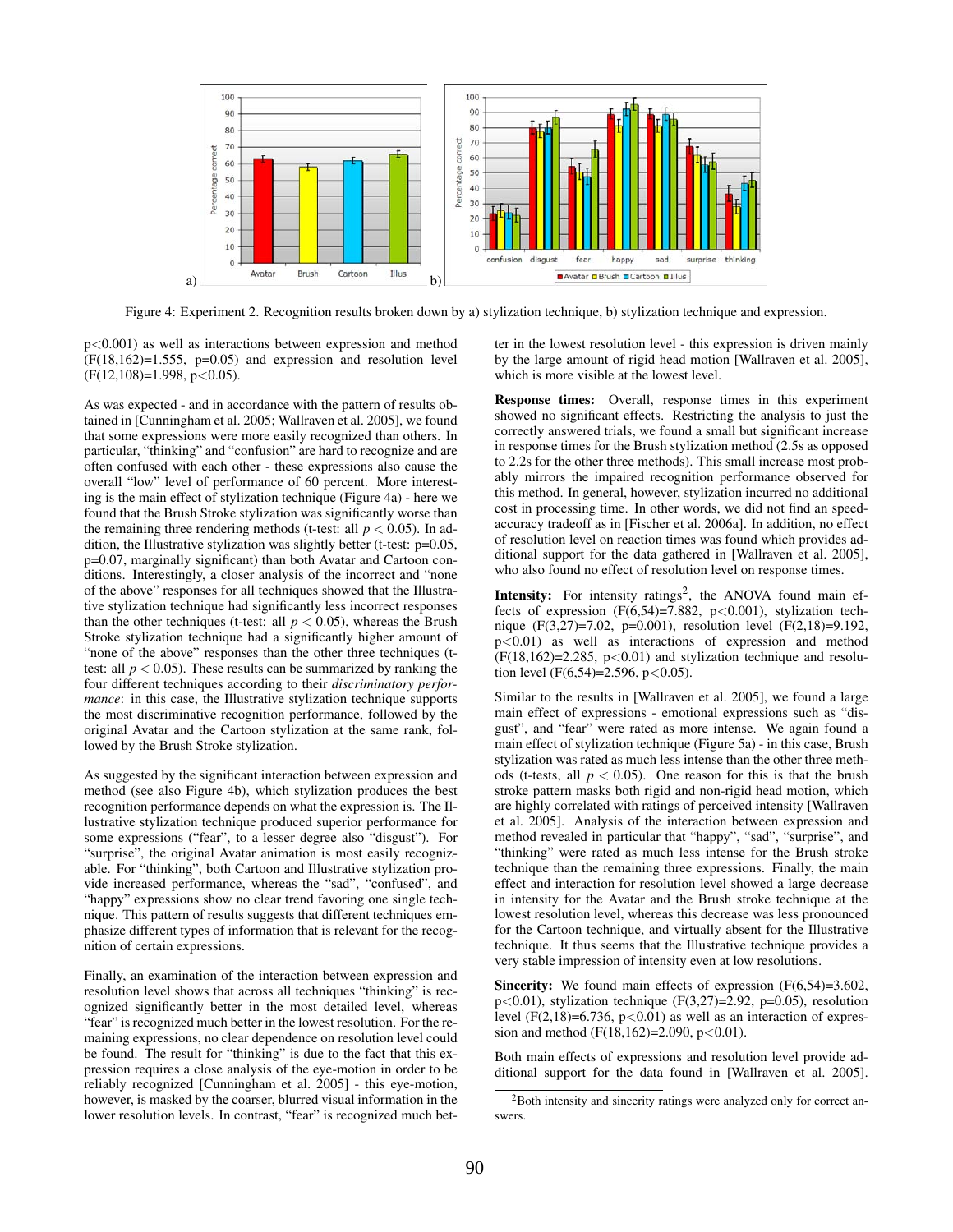

Figure 5: Experiment 2. a) Intensity ratings and b) Sincerity ratings broken down by stylization technique, c) Sincerity ratings broken down by technique and expression

Most importantly, lower resolutions provide less sincere expressions across all techniques (Figure 5b). The interaction of expression and method is shown in Figure 5c - in particular, "confusion", "disgust", and "surprise" are rated as most sincere in the original Avatar animation, whereas for "fear", and "happy", the Brush stroke technique is rated as the least sincere of all techniques.

Summary: While we found an effect of stylization across all measures, the most important result of this experiment is that the pattern of expression recognition did not match the subjective judgments measured in Experiment 1. In Experiment 1, participants thought that the Avatar captured the essence of the expressions best. In Experiment 2, however, Illustrative Stylization resulted in the highest level of discriminative recognition, demonstrating a small but significant advantage of abstraction for recognition performance. We found no effect of response times, which shows that abstraction of information induces no time penalty. Finally, analysis of the sincerity ratings revealed that stylization might also have an adverse effect as the original avatar animation had the highest degree of sincerity.

## 4.3 Questionnaires

Both sets of questionnaires provided similar trends, suggesting that the difference in task did *n*ot influence the introspective rankings of the different techniques. We therefore pooled the answers to the questionnaires for the final analysis. Analysis of this data was done by determining for each of the possible 12 ranks the winning technique (a combination of rendering technique and a specific resolution level). These results are summarized in Table 1 (note that double entries can occur using this analysis).

Aesthetic preference: The clear winner in terms of aesthetic preference is the original avatar animation - of the stylization techniques, the Illustrative stylization was judged as most aesthetic, followed by Cartoon and Brush stylization. One of the reasons why we did not find a clearer preference for one of the stylized techniques is probably that participants regarded all of techniques as equal, rather than judging them as one non-stylized and three stylized versions.

Effectiveness preference: For effectiveness, the avatar animation was ranked highest, followed closely by the Illustrative and Cartoon techniques, whereas the Brush stroke method was judged as least effective. This pattern mirrors more the one found in Experiment 1 rather closely, although the degree to which the techniques are separated in terms of their preference was much more pronounced in Experiment 1.

Subjective preference: For subjective preference, the ranking ordering changes - here, the Illustrative style clearly wins, followed by the Avatar and Cartoon renderings. As with the previous measures, the Brush stroke technique comes in last. It is interesting that

| Rank           | aesthetic        | effectiveness    | subjective     |
|----------------|------------------|------------------|----------------|
|                | Ava1             | Ava1             | II11           |
| $\overline{c}$ | Ava <sub>2</sub> | $\Pi$ 11         | Ava1           |
| 3              | T11 1            | Ava2,Car1        | $\Pi$ 11       |
| 4              | Ava1             | Ava <sub>2</sub> | III2           |
| 5              | II12             | Car2             | III3           |
| 6              | Car2             | I112             | Ava2,Car2      |
|                | Ava2.Car2.Ill3   | III2             | Ava3           |
| $\mathbf{8}$   | Car1             | Car3             | Ava2,Car3,Ill2 |
| 9              | Car3             | Ava3, Bru1       | Ava3           |
| 10             | Bru1             | Bru1             | Bru1           |
| 11             | Bru2             | Bru2             | Bru2           |
| 12             | Bru3             | Bru3             | Bru2           |

Table 1: Questionnaires. Results for aesthetic, effectiveness, and subjective preference judgments. Abbreviations indicate stylization technique and resolution level, respectively.

this measure clearly differs from the aesthetic preference - at least for subjective ratings, it seems that stylization is preferred much more than the original animation.

Finally, for all measures, responses show a clear preference ordering of the resolution levels from high to middle to low - a pattern that was seen throughout this study. Overall, the pattern seems to correspond quite well to the one found in Experiment 1. The main disadvantage of the questionnaire analysis, however, as can be seen from Table 1, is that it allows only for a rather coarse interpretation of the results. For an in-depth analysis, other approaches - such as done in the previous two experiments - are required.

# 5 Conclusion & Outlook

In this paper, we presented a series of evaluations of three different stylization techniques in the context of facial expressions and found effects of stylization on almost all measures. The first experiment investigated the question of effectiveness in a direct comparison task. The results indicated that stylization would potentially reduce effectiveness compared to the original avatar animation. A similar pattern of results was found for the introspective evaluation of effectiveness using questionnaires. In the second experiment, we collected several task-specific measures that were centered on recognizability as well as perceived intensity and sincerity. The results did not correlate with the effectiveness measures – the Illustrative stylization provided the most discriminatory performance.

The most obvious explanation for the difference between the recognition results and the introspective evaluation and direct comparison of "effectiveness" is that they do not measure the same thing. This explanation is, in part, contradicted by the fact that almost all participants mentioned during de-briefing that recognizability was one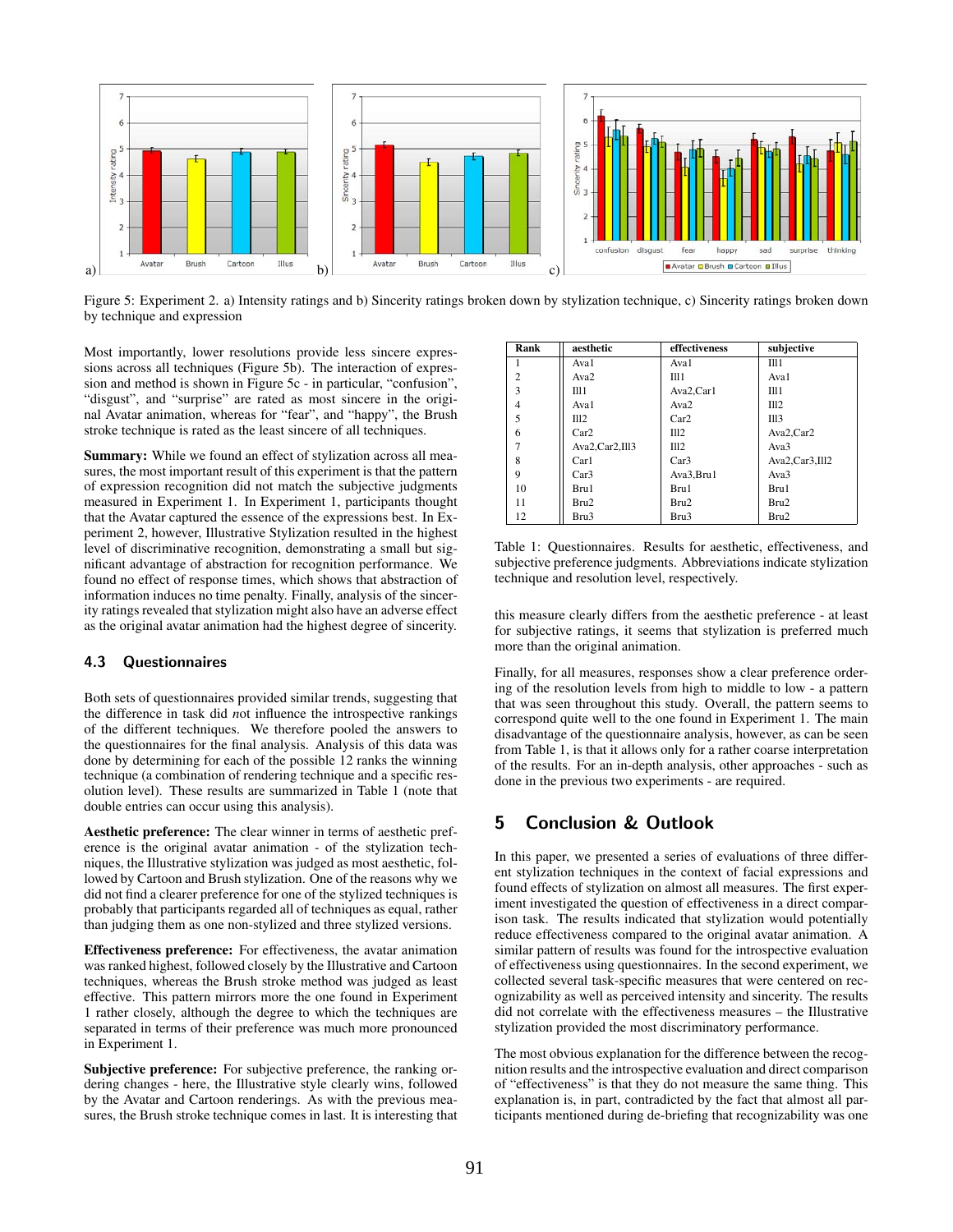the central criterion they used in determining "effectiveness".

In Experiment 2, we found no effect of stylization on response times. This is similar to a study on face identification by [Gooch and Willemsen 2002] in which stylization also did not affect response times. Taken together with the fact that recognizability also was not affected by resolution level, our results demonstrate that the processing of facial expressions is based on mechanisms that operate very robustly even under severe changes in stimulus detail.

The systematic investigation of the visual information that drives the pattern of results observed in these experiments (especially the interaction effects) will need to be done in future studies - nevertheless, we might speculate that for the Illustrative technique, one of the reasons for its comparatively good performance lies in the emphasis of shape through hatching in connection with silhouette lines that highlight small details of the face. Previous studies have shown that the loss of color does not impact recognition of identity [Yip and Sinha 2002] - our study has shown the same for expression recognition in the data for the Illustrative technique.

In terms of practical applications, the results of our experiments can be summarized as preliminary guidelines for effective rendering: On the one hand, if the goal is to convey a facial expression most effectively, choosing a stylized rendering method (such as illustrative rendering) might help - apart from offering other dimensions such as aesthetics, sparse representation, etc. On the other hand, if the goal is to provide subjective certainty about the conveyed expression, one needs to resort to a "realistic" rendering method.

In summary, our study has evaluated the effectiveness of three different stylization techniques across multiple perceptual and introspective dimensions. Our results have provided further insight into the robustness of expression recognition as well as demonstrated critical differences of evaluation methodology.

# References

- ADOLPHS, R. 2002. Recognizing Emotions from Facial Expressions: Psychological and Neurological Mechanisms. *Behavioral and Cognitive Neuroscience Reviews 1*, 1, 21–61.
- AGRAWALA, M., AND STOLTE, C. 2001. Rendering Effective Route Maps: Improving Usability Through Generalization. In *Proc. of ACM SIGGRAPH*, ACM Press, New York, NY, USA, 241–249.
- BREIDT, M., WALLRAVEN, C., CUNNINGHAM, D. W., AND BÜLTHOFF, H. H. 2003. Facial Animation Based on 3D Scans and Motion Capture. *SIGGRAPH '03 Sketches & Applications*.
- BULL, P. 2001. State of the art: Nonverbal communication. *The Psychologist 14*, 644–647.
- CUNNINGHAM, D. W., BREIDT, M., KLEINER, M., WALL-RAVEN, C., AND BÜLTHOFF, H. H. 2003. How Believable are Real Faces: Towards a Perceptual Basis for Conversational Animation. In *Computer Animation and Social Agents 2003*, 23–39.
- CUNNINGHAM, D., NUSSECK, M., WALLRAVEN, C., AND BÜLTHOFF, H. 2004. The Role of Image Size in the Recognition of Conversational Facial Expressions. *Computer Animation & Virtual Worlds 15*, 3-4 (07), 305–310.
- CUNNINGHAM, D., KLEINER, M., WALLRAVEN, C., AND BÜLTHOFF, H. 2005. Manipulating Video Sequences to Determine the Components of Conversational Facial Expressions. *ACM Transactions on Applied Perception 2*, 3 (07), 251–269.
- DECARLO, D., AND SANTELLA, A. 2002. Stylization and Abstraction of Photographs. In *Proc. of ACM SIGGRAPH*, 769– 776.
- EKMAN, P. 1972. *Universal and Cultural Differences in Facial Expressions of Emotion*. University of Nebraska Press, 207–283.
- FERWERDA, J. 2003. Three Varieties of Realism in Computer Graphics. In *Proc. of SPIE Human Vision and Electronic Imaging*, 290–297.
- FISCHER, J., AND BARTZ, D. 2005. Real-time Cartoon-like Stylization of AR Video Streams on the GPU. Technical Report WSI-2005-18, Wilhelm Schickard Institute for Computer Science, Graphical-Interactive Systems (WSI/GRIS), University of Tübingen, September.
- FISCHER, J., BARTZ, D., AND STRASSER, W. 2005. Artistic Reality: Fast Brush Stroke Stylization for Augmented Reality. In *Proc. of ACM Symposium on Virtual Reality Software and Technology (VRST)*, 155–158.
- FISCHER, J., BARTZ, D., AND STRASSER, W. 2005. Illustrative Display of Hidden Iso-Surface Structures. In *Proc. of IEEE Visualization*, 663–670.
- FISCHER, J., CUNNINGHAM, D., BARTZ, D., WALLRAVEN, C., BÜLTHOFF, H., AND STRASSER, W. 2006. Measuring the Discernability of Virtual Objects in Conventional and Stylized Augmented Reality. In *Eurographics Symposium on Virtual Environments (EGVE)*.
- FISCHER, J., EICHLER, M., BARTZ, D., AND STRASSER, W. 2006. Model-based Hybrid Tracking for Medical Augmented Reality. In *Eurographics Symposium on Virtual Environments (EGVE)*.
- FREUDENBERG, B., MASUCH, M., AND STROTHOTTE, T. 2002. Real-Time Halftoning: A Primitive for Non-Photorealistic Shading. In *Proc. of Eurographics Workshop on Rendering*, 227–231.
- GOOCH, A. A., AND WILLEMSEN, P. 2002. Evaluating Space Perception in NPR Immersive Environments. In *NPAR '02: Proceedings of the 2nd international symposium on Nonphotorealistic animation and rendering*, ACM Press, New York, NY, USA, 105–110.
- GOOCH, B., REINHARD, E., AND GOOCH, A. 2004. Human Facial Illustrations: Creation and Psychophysical Evaluation. *ACM Trans. Graph. 23*, 1, 27–44.
- HAEBERLI, P. 1990. Paint By Numbers: Abstract Image Representations. In *Proc. of ACM SIGGRAPH*, 207–214.
- LITWINOWICZ, P. 1997. Processing Images and Video for an Impressionist Effect. In *Proc. of ACM SIGGRAPH*, 407–414.
- SANTELLA, A., AND DECARLO, D. 2004. Visual Interest and NPR: An Evaluation and Manifesto. In *NPAR '04: Proceedings of the 3rd international symposium on Non-photorealistic animation and rendering*, ACM Press, New York, NY, USA, 71– 150.
- STOKES, W. A., FERWERDA, J. A., WALTER, B., AND GREEN-BERG, D. P. 2004. Perceptual illumination components: a new approach to efficient, high quality global illumination rendering. *ACM Trans. Graph. 23*, 3, 742–749.
- STROTHOTTE, T., AND SCHLECHTWEG, S. 2002. *Non-Photorealistic Computer Graphics - Modelling, Rendering, and Animation*. Morgan Kaufmann Publishers.
- TOMASI, C., AND MANDUCHI, R. 1998. Bilateral Filtering for Gray and Color Images. In *Proc. of IEEE International Conference on Computer Vision (ICCV)*, 839–846.
- WALLRAVEN, C., CUNNINGHAM, D., BREIDT, M., AND BÜLTHOFF, H. 2004. View Dependence of Complex Versus Simple Facial Motions. ACM SIGGRAPH, H. H. Blthoff and H. Rushmeier, Eds., 181.
- WALLRAVEN, C., BREIDT, M., CUNNINGHAM, D. W., AND BÜLTHOFF, H. H. 2005. Psychophysical Evaluation of Animated Facial Expressions. In *Proc. of APGV '05*, ACM Press, New York, NY, USA, 17–24.
- YIP, A. W., AND SINHA, P. 2002. Contribution of Color to Face Recognition. *Perception 31*, 8, 995–1003.